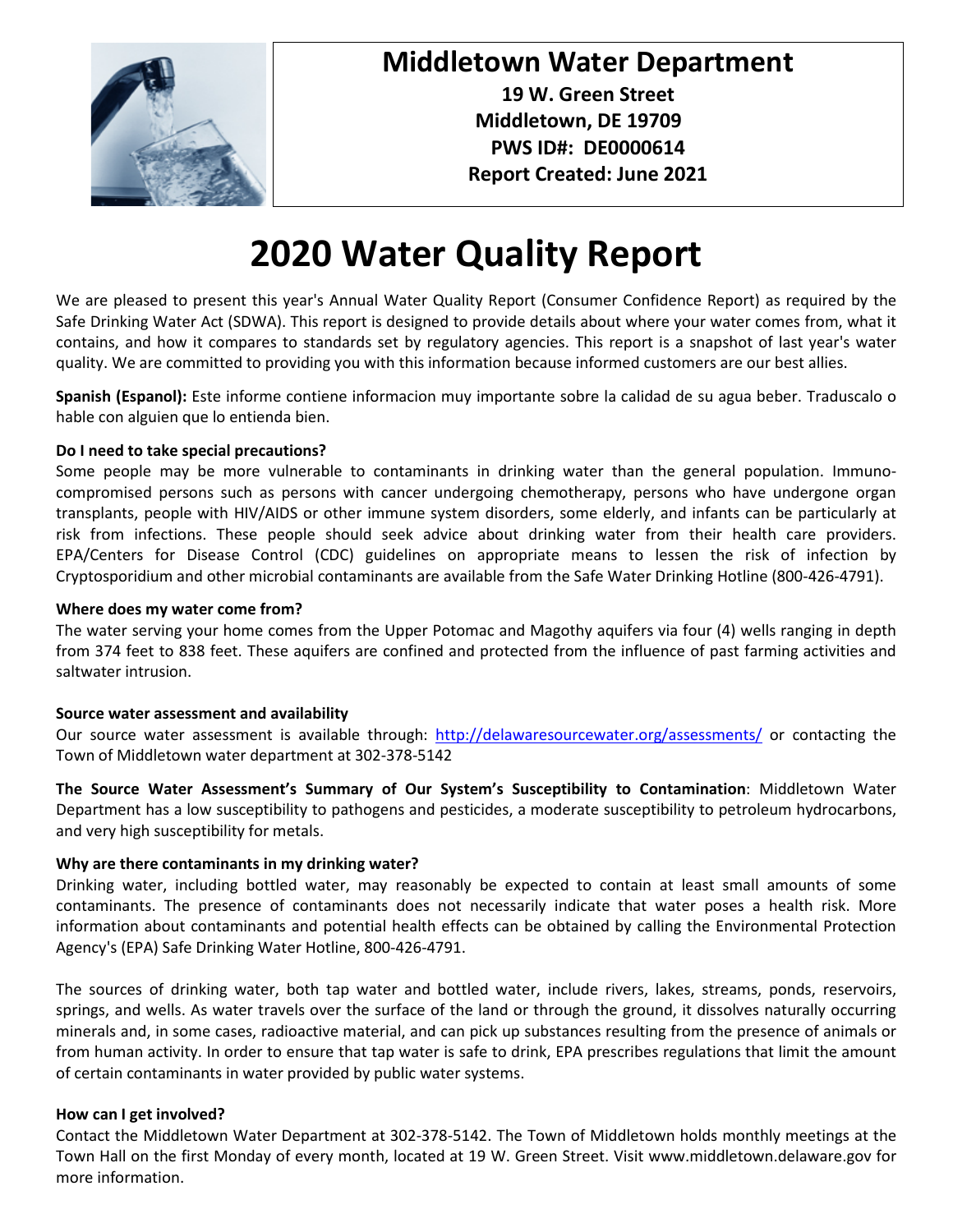**Additional information about lead**: If present, elevated levels of lead can cause serious health problems, especially for pregnant women and young children. Lead in drinking water is primarily from materials and components associated with service lines and home plumbing. Middletown Water Department is responsible for providing high quality drinking water, but cannot control the variety of materials used in plumbing components. When your water has been sitting for several hours, you can minimize the potential for lead exposure by flushing your tap for 30 seconds to 2 minutes before using water for drinking or cooking. If you are concerned about lead in your water, you may wish to have your water tested. Information on lead in drinking water, testing methods, and steps you can take to minimize exposure is available from the Safe Drinking Water Hotline or at:<http://www.epa.gov/safewater/lead>

**Violations:** During the past year, we were required to conduct one (1) Level 1 assessment. One (1) Level 1 assessment was completed. In addition, we were required to take one (1) corrective action and we completed one (1) action. *The corrective action was to use preferred testing sites.*

Coliforms are bacteria that are naturally present in the environment and are used as an indicator that other, potentially harmful, waterborne pathogens may be present or that a potential pathway exists through which contamination may enter the drinking water distribution system. We found coliforms indicating the need to look for potential problems in water treatment or distribution. When this occurs, we are required to conduct assessment(s) to identify problems and to correct any problems that were found during these assessments.

Assessment definitions: Level 1 Assessment: A Level 1 assessment is a study of the water system to identify potential problems and determine (if possible) why total coliform bacteria have been found in our water system

#### **For more information, contact:**

Middletown Water Department 431 Haveg Road Middletown, DE 19709 302-378-2211

| contaminates             | units | range           | average | Date sampled |
|--------------------------|-------|-----------------|---------|--------------|
| Bromochloroacetic acid   | ppb   | $0.425 - 0.575$ |         | 2019         |
| Bromodichloroacetic acid | ppb   | $0 - 0.547$     | 0.547   | 2019         |
| Dichloroacetic acid      | ppb   | $0.37 - 8.31$   | 2.42    | 2019         |
| Trichloroacetic acid     | ppb   | $0.859 - 1.85$  | .47     | 2019         |
| Manganese                | ppb   | 1.01 - 2.77     | .14     | 2019         |

#### Unregulated Contaminates UCMR4

#### **Delaware Secondary Drinking Water Standards**

| <b>Contaminants</b> | <b>State</b><br><b>SMCL</b> | Average | Range         |
|---------------------|-----------------------------|---------|---------------|
| Alkalinity          | n/a                         | 96.6    | 84.2 - 109    |
| Chloride            | 250 ppm                     | 4.57    | $3.68 - 5.16$ |
| Iron                | $300$ ppb                   | 105     | $0 - 290$     |
| Manganese           | 50 ppb                      | 0.0006  | $0 - 0.0006$  |
| pH                  | $6.5 - 8.5$                 | 7.14    | $6.8 - 7.6$   |
| Sodium              | n/a                         | 37.82   | 34.7 - 40.9   |
| Sulfate             | 250 ppm                     | 8.55    | $7.4 - 9.9$   |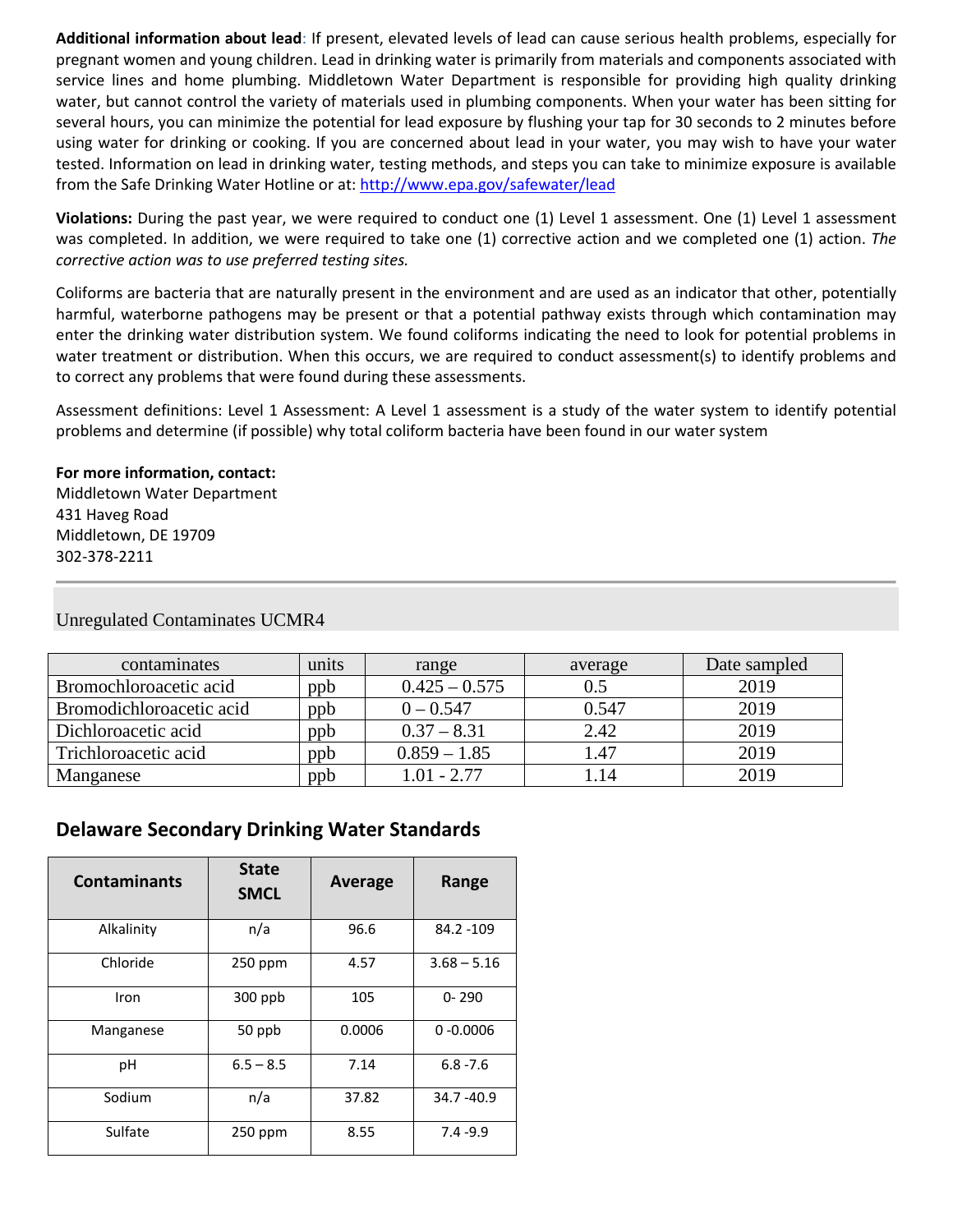# **Table of Regulated Contaminants**

| <b>Lead and Copper</b>                 | <b>Units</b>                                   | <b>MCLG</b>                                             | <b>AL</b>      | 90 <sup>th</sup><br>Percentile | # sites<br>over AL              | <b>Sample</b><br><b>Date</b> |                                                              | <b>Violation</b> |                                                                                                                                       | <b>Typical Source of</b><br>Contamination |
|----------------------------------------|------------------------------------------------|---------------------------------------------------------|----------------|--------------------------------|---------------------------------|------------------------------|--------------------------------------------------------------|------------------|---------------------------------------------------------------------------------------------------------------------------------------|-------------------------------------------|
| Lead                                   | ppb                                            | n/a                                                     | 15             | 0.533                          | $\mathbf 0$                     | 2018                         |                                                              | <b>No</b>        | Corrosion of household<br>plumbing systems; erosion of<br>natural deposits                                                            |                                           |
| Copper                                 | ppm                                            | n/a                                                     | 1.3            | 0.219                          | $\mathbf 0$                     | 2018                         |                                                              | No               | Erosion of natural deposits;<br>leaching from wood<br>preservatives; corrosion of<br>household plumbing system.                       |                                           |
| <b>Regulated Contaminants</b>          | <b>Units</b>                                   | <b>MCLG</b>                                             | <b>MCL</b>     | <b>Highest</b><br>Level        | Range                           | <b>Sample</b><br><b>Date</b> |                                                              | <b>Violation</b> | <b>Typical Source of</b><br>Contamination                                                                                             |                                           |
| Haloacetic acids<br>(HAA5)             | ppb                                            | n/a                                                     | 60             | 2                              | $0 - 5.508$                     | 2020                         |                                                              | <b>NO</b>        | By-product of drinking water<br>chlorination                                                                                          |                                           |
| <b>Total Trihalomethanes</b><br>(TTHM) | ppb                                            | n/a                                                     | 80             | 8                              | $2.61 -$<br>53.35               | 2020                         |                                                              | <b>NO</b>        | By-product of drinking water<br>disinfection                                                                                          |                                           |
| Chlorine                               | ppm                                            | MRDLG MRDL<br>4                                         | 4              | 1.12                           | $0.76 - 1.25$                   | 2020                         |                                                              | <b>NO</b>        | Water additive to control<br>microbes.                                                                                                |                                           |
| Fluoride                               | ppm                                            | $\overline{2}$                                          | $\overline{2}$ | 0.9                            | $0.1916 -$<br>0.9173            | 2020                         |                                                              | <b>NO</b>        | Erosion of natural deposits;<br>Water additive which<br>promotes strong teeth;<br>Discharge from fertilizer and<br>aluminum factories |                                           |
| <b>MTBE</b>                            | ppb                                            | 10.0                                                    | 10.0           | $\mathbf 0$                    | $0-0$                           | 2016                         |                                                              | <b>NO</b>        | Leaking, underground,<br>petroleum storage tanks                                                                                      |                                           |
| Nickel                                 | ppb                                            | 100                                                     | 100            | 0                              | $0-0$                           | 2016                         |                                                              | <b>NO</b>        | Erosion of natural deposits;<br>corrosion of household<br>plumbing systems                                                            |                                           |
| <b>Coliform Bacteria</b>               |                                                |                                                         |                |                                |                                 |                              |                                                              |                  |                                                                                                                                       |                                           |
| <b>MCLG</b>                            |                                                | Highest NO.<br><b>Total coliform MCL</b><br>of positive |                |                                | Fecal coliform or<br>E.coli MCL |                              | Total No. of positive<br>E.coli or Fecal coliform<br>samples |                  | violation                                                                                                                             | Likely source of<br>contamination         |
| $\mathsf 0$                            | 1 positive monthly<br>$\overline{2}$<br>sample |                                                         |                |                                |                                 |                              | 0                                                            | <b>NO</b>        | Naturally present in<br>the environment                                                                                               |                                           |